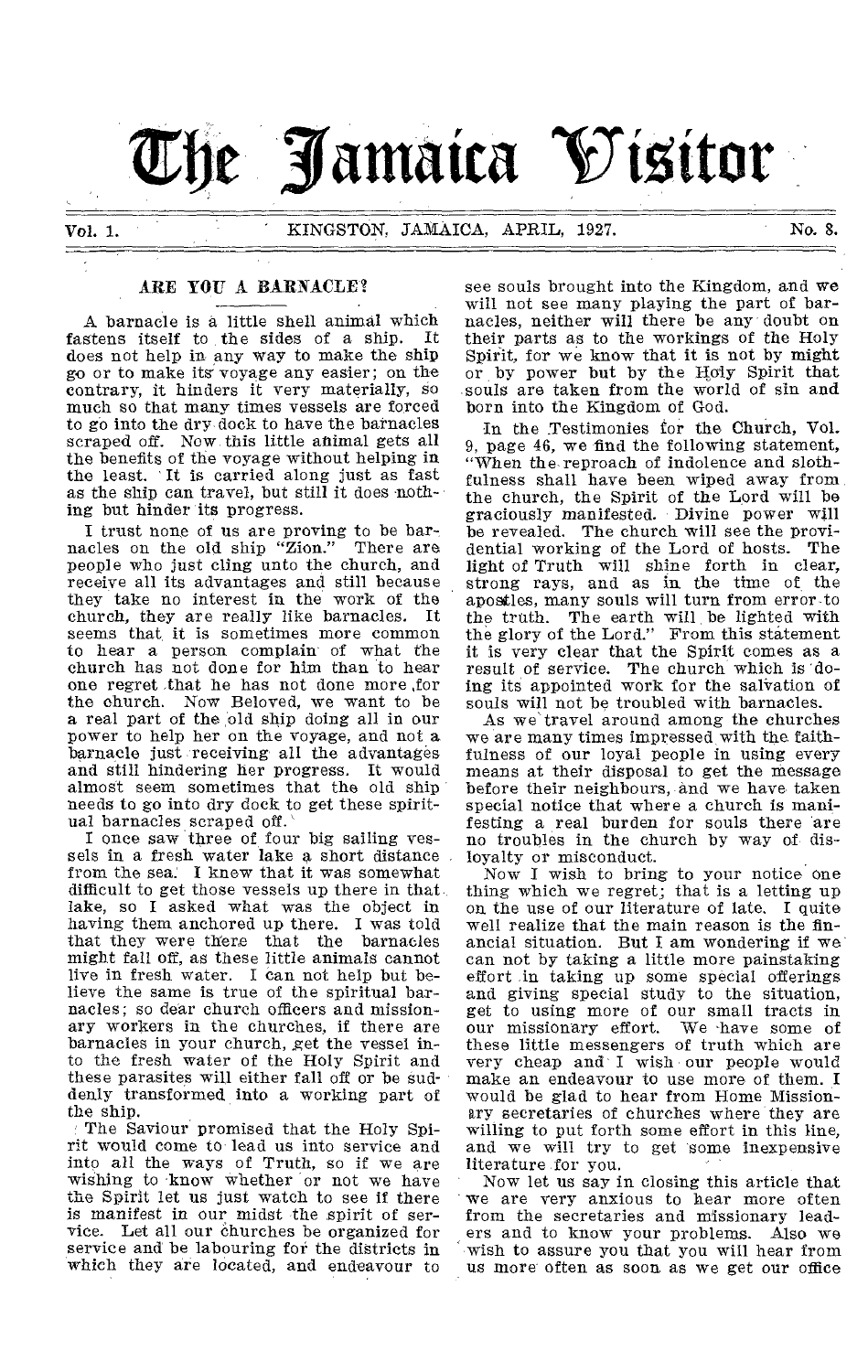space arranged so we will have a place to write. We are now re-arranging our office so this will be possible. Up to now I have had no place to carry on such correspondence as I should like.

R. J. SYPE.

## GRAND CAYMAN.

# A TRIP TO EAST END.

On the 1st November, 1926, Sister Lawson and I left Georgetown for East End. We had written to the brethren at East End to procure horses to meet us at Bodden Town. On our arrival. at Bodden Town, we received word that no horses could be obtained at East End. We spent four days at Bodden Town trying to secure some means of Conveyance, but could get none. During this time our clothing had gone on to East End by boat, which made things worse for us. At the end of four days we decided to walk the distance of twelve miles through sand as it was useless returning to George Town. We planned to do the journey in the night, as it would be cool. Just as we were about to start,  $\tilde{9}$  p.m., we got a message saying that a horse with a. saddle was going to East End, and Sister Lawson could get it. I was very thankful to my Heavenly Father for providing the horse and saddle as I knew that Sister Lawson could not stand the walk through sinking sand. With Mrs. Lawson on the horse, and the writer on foot, we began the journey. We had not gone very far when "Grand Cayman Infantry" (mosquitoes) attacked us. They seemed to have had a special dislike for me, as I was wearing a black coat, some of them even charging me in my nostrils. They followed us for about nine miles, making the<br>trip very miserable. At about 2 a.m., we At about 2 a.m., we arrived at the home of Brother and Sister McLaughlin, where we were given a warm welcome. The road was overgrown with bushes, and I was wet from above my knees down. I was useless the day following, my feet were bruised, and painful. As we travelled along that night, praises and thanksgiving flowed from our hearts to God for providing the horse for Sister Lawson to ride. On the Sabbath following we met with the believers, and enjoyed blessed time together. The next Sabbath the ordinances of the Lord's house were celebrated.

We had a real spiritual feast. As we looked away from the emblems to the reality words of love and gratitude flowed from<br>our hearts to our Heavenly Father. The our hearts to our Heavenly Father. next Sunday morning three precious souls were buried with their Lord in baptism. This brings the membership up to fifteen. After the baptism, another class was formed consisting of four. We had meetings almast every night for the believers and the public. Sometimes we were not able to

seat the crowd. Many hearts were deeply touched, but would not surrender. We believe that our Father in heaven is watching and watering the seed sown, and in His own good time a harvest of souls will be the result. The people are clamouring for me to come back to hold some more meetings.

We paid .a visit to Northside to see Sister Whittaker and her daughter. Whilst there a woman who has been reading our books, and papers made her decision to obey the Sabbath of Jehovah.

After spending nearly three months at East End, we returned to George Town. We are now strengthening the believers, scattering literature, and holding Bible studies wherever there is an opening. A large number are interested, but are holding back. The chief reason which is given is "You have no church, we are afraid that you will do what other of your ministers have done, go away and leave us."

Our present way of giving the message, makes our- work very hard and at times ratheir discouraging, but we are trusting in God to bless what we are able to du for Him. We are asking the VISITOR family to remember this hard field and its humble workers in their prayers. Pray definitely that God will open the. way for us to get a church building, and a humble house to live in, so that we may be relieved of some of the crushing weights, and anxieties which rest so heavily upon our hearts. We are expecting a visit from our president. We are hoping that it will be possible for him to come before Cayman soldiers (mosquitoes)<br>gather reinforcements. Our prayers and gather reinforcements. interest are in the work in the home field. Our hearts are made glad on the arrival of the Visitor telling of the progress of the work. We have entered perilous times. Satan is working now to hold the world in his grasp as he has never done before. If God's people would only press together, and pray as they have never done before, God will work to save His people, as He has never done since Apostolic times. then as a family, press together, and storm the throne of Grace with our prayers, until the hand of Omnipotence pours upon us the Holy Spirit's power for the finishing of the work in our lives, and in the world.

H. P. LAWSON.

We are sure it will be of interest to all, especially to those who have had occasion to make the edious voyage from Grand Cayman to Jamaica in the past, to know that the foregoing report was received at Mandeville within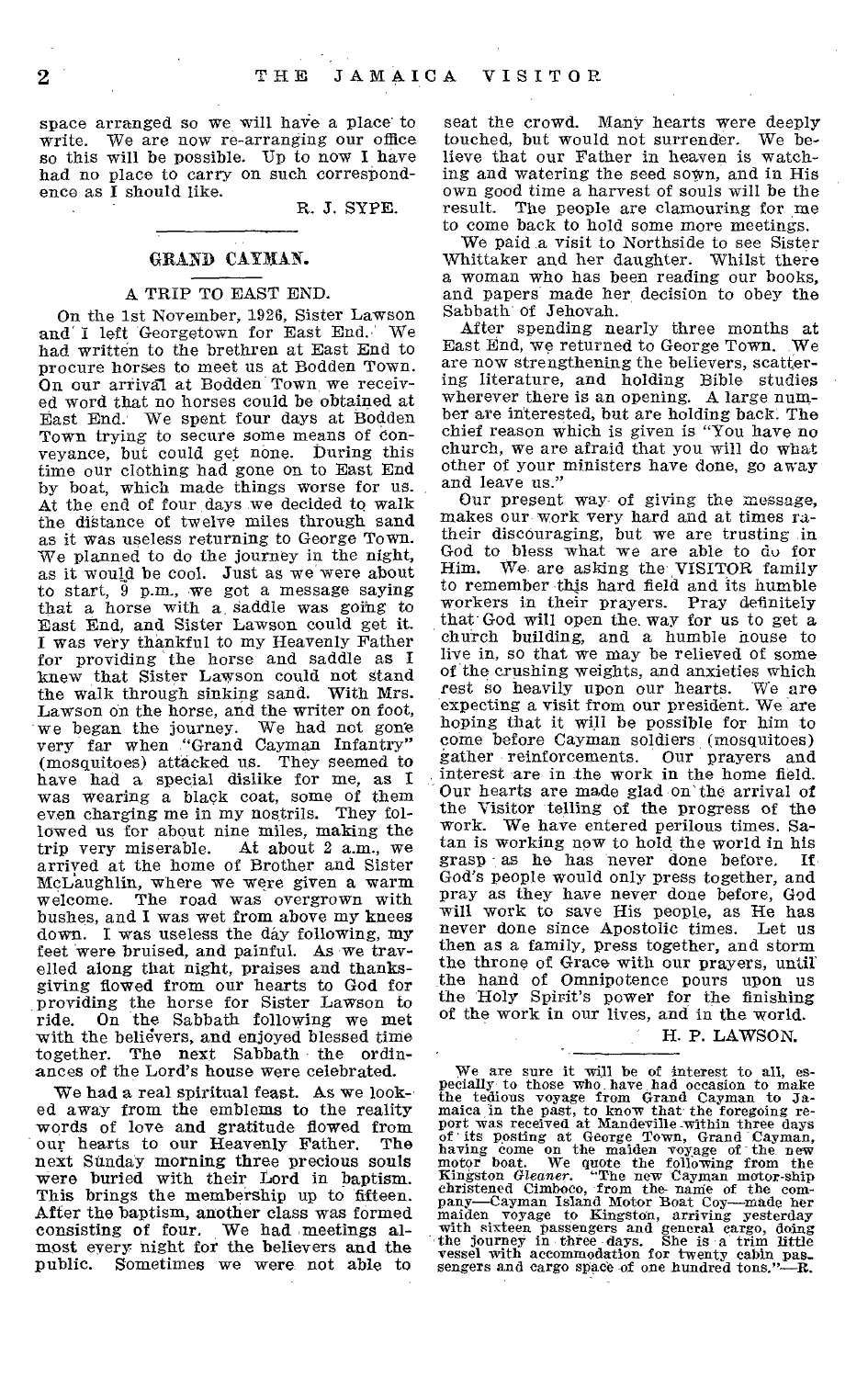# A BAPTISM. •

One cannot but see the deep movings of the Spirit of the Lord upon many hearts, as He makes His final appeal in the closing Messages to the inhabitants of this our world.

The promise of God as penned by the prophet Joel which says, "I will pour out my Spirit upon all flesh" is truly in process of fulfillment, only to be yet realized to a much larger extent as the human agent surrenders, that the capacity may be enlarged for a fuller reception.

Many who are clinging with faith's arm to the Great Tower of Strength, are more than ever solicitous that the mighty rushing wind of the Holy Spirit will now winnow from the chambers of the soul every chaff or trace of sin, so that the complete infilling of that Pentecostal pour may be experienced, and the glorious work consummated.

.A cry of hunger for much of the Spirit's influence is going up from many of the hearts, of God's children, while there is a growing perplexity and unrest on the part of others for their belief and practice contrary to the advent message. A baptismal scene at' New Roads and Robin's River will be, long remembered because of the interested listeners, the impressive ceremony, 'and the pitiful utterances from the masses relative to their belief, when viewed in the light of the adVent message. There is a sample: "My! my minister is worldly and takes more time with land and other business, so that we don't get any teaching." Another, "My! he has opened my eyes." Still another: "When you are holding your meetings be sure to notify me, for I am convinced that the doctrine you set forth is in harmony with the Bible." This last is a Government official.

The time is surely come when every fibre of the soul should be woven in with this mighty forward movement, giving entire consecration of body, soul, and spirit, that the flashing forth of, divine power may be witnessed among the advent believers, the last precious jewel raised from the debris of sin, and God's mighty reclaiming work be cut short in righteousneess

The burial of seventeen candidates by baptism is an evidence of the advance of the work upon hearts to this end, for which let us pray more earnestly.

METHUSELAH JONES.

#### BEESTON SPRING.

`'We are glad to report the way, in which the gospel has made its way into the neighbouring districts. A few days ago we had the opportunity of witnessing some of our believers buried in baptism by Elder M. Jones. The notice was given out only five days before, and we were surprised that

at about 6 a.m. there were nearly a hundred present. At about 7.30 the service was opened. Elder Jones placed before the two hundred present the necessity of baptism. He made much use of the Scriptures, pointing the Bible to them as their own book and the only book to make them perfect. He also spoke of the coming of Christ and of the Sabbath truth. The hearers gave goodattention.

A few days later I was told, by one man of the evidences he gained. He said, "Sir, I had not thought that such truths were in the Bible. I hope to gain further truths-<br>before long." Another man who was the Another man who was the leading one against the truth decided to study in order to be saved in God's kingdom. Among the many others one woman decided to give her heart to the Lord. They are asking for open air services that they<br>can learn more of God's truth. We praycan learn more. of God's truth. God to help those who came to the place that they may find their errors and that that they may find their errors and that<br>they may soon step forward to be soul win-<br>ners. ners.

#### EDWARD MORGAN.

# AMONG TIlE WESTERN CHURCHES.

Sabbath the 12th of February, we were: privileged to make a visit to Seaford Town for Sabbath School and morning. sevice. Most all the members were present on timeand a good interest in the study of the les- , son was manifested. It is very encouraging to see the large class of children at the sabbath-school and to know that .these are also being instructed in' the day school.

Many are meeting with bitter opposition but are standing true. Some precious promises from 'the word of God and the testimon-' ies were rehearsed with profit to all.

Sabbath afternoon we attended a service at the Lamb's River church about two miles away. The little church was full and a good time Was spent there.

Sunday morning found us on our way to' March Town for the Harvest Festival service. 'The little church proved much too small for the accommodation, of those who attended and it was very evident that a new, building is needed there. In that district the Lord is adding to the church daily such as: shall be saved." The church school underthe direction of Miss Sangster is doing well. and having a good influence.

Monday morning found us at.Little London where most of the members assembled for an informal round' table talk when questions. were' asked and answered and helpful' instruction was given which was much apt preciated. Brother Palmer, the leader of this church is conducting.'a Chureh school of about twenty chldren:

All are of good courage and are pressing on amid opposition and many drawbacks. "The test of a Christlike spirit is not the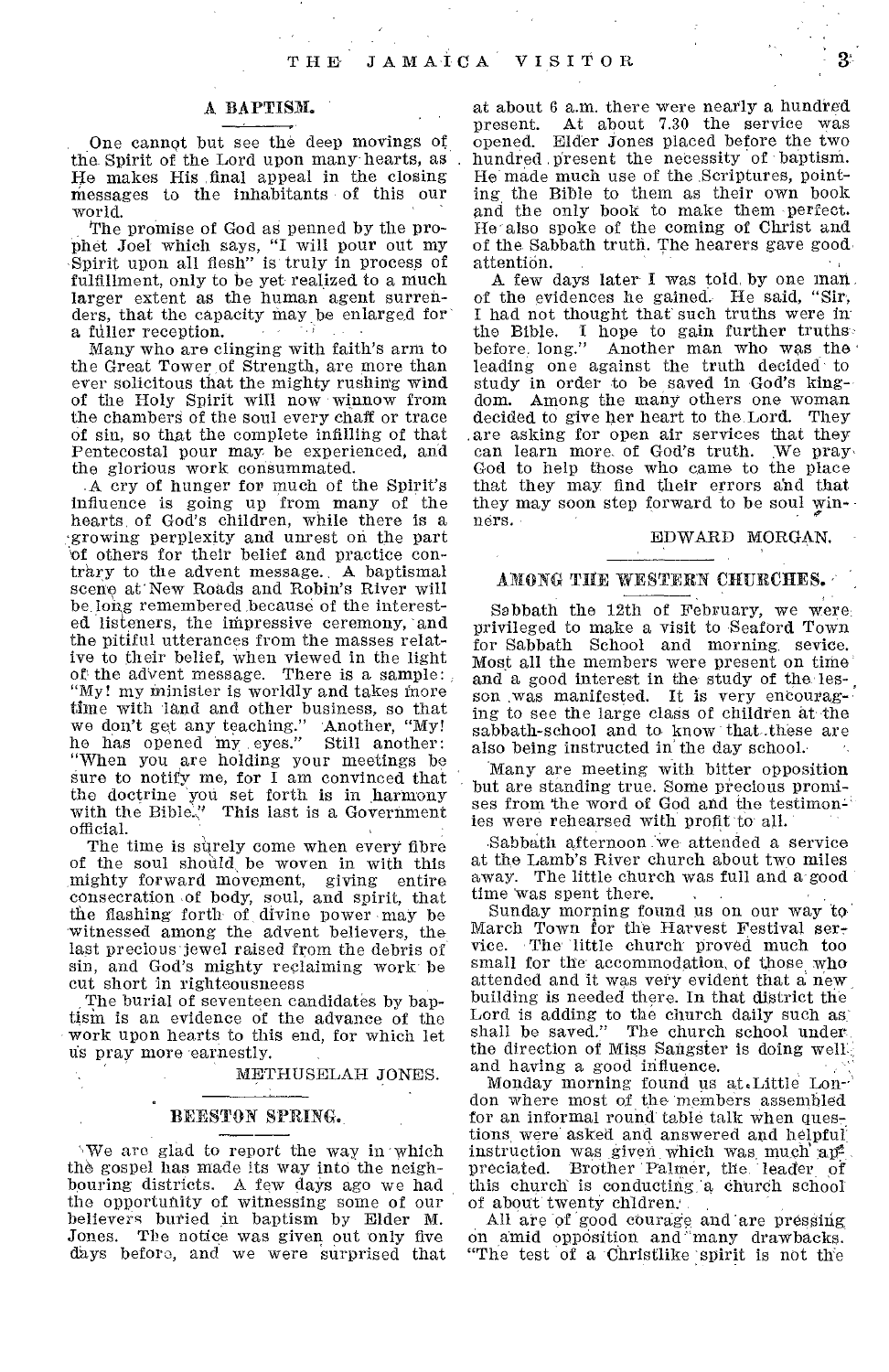zeal we show when people praise us and things go our way; it is the fire we put into our work when it is hard and discouraging. Anybody can be enthusiastic over a mounting cause, but only a man of mettle keeps his enthusiasm at white heat when conditions are below zero. The Master did Some of the most enthusastic and hopeful and confident things he said were when His enemies were closing around him and making escape impossible. Throughout the entire third year of his ministry, his cause was a waning cause, but he maintained it as valiantly and enthusiastically as though it were gaining every day. Keep up your courage. Christ never loses in the long<br>run, and he is your Captain." (Learning run, and he is your Captain." to. Teach from the Master Teacher, page 65.) MRS. W. J. HURDON.

## GROVE TOWN.

On Sunday evening, February 20, our harvest, festival came off most satisfactorily. We were glad to have Elder Randle with us, also two of the students of W.I.T.C., Messrs. Cecil Thompson and Joseph Ziadie. A programme was arranged in which Elder Randle made an address on the subject.<br>"Seed Time and Harvest Time." This he "Seed Time and Harvest Time." gave in its spiritual meaning, using a number of texts. He made an especial appeal to the young people.

The products brought in by the people were excellent. There was a sugar cane given by a brother which measured about 16 feet, and a hill of St. Vncent yams, given by Brother Capper, weighing 71 pounds, and also yellow yams from one vine, given by Brother J. Thompson, weighing 311bs. This encourages us both temporally and spiritually in drought-stricken south-west Manchester.

We caught the vision of how we as a people must be the head and not the tail.

JAMES W. SHAND.

# CRAIG.

"Thy people shall be willing, in the day of thy power." Such is the case with our brethren in these days of power.

Though the enemy is endeavouring to frustrate the work of the Most High, nevertheless the Laymen's movement still moves on, and I am sure that they will never stop until the work is done.

The Lord<sup>\*</sup> has put it in the minds of some of the brethren from Craig to start this work, so five of us walked sixteen males last Sunday to sow the seeds of truth. Before going that distance I prayed for success that day, and one of the brethren told me that he had also for which I was glad. It was not a surprising thing to us when we. had reached our destination to find that

preparing the soil in such a manner that when the grains were scattered they grew, and brought forth instantaneously.

This is true of a permanent man in whose locality we went to do missionary work.

He has been a church leader for another denomination for many years, but for some reason had given up his leadership and been keeping home department. He said he was always praying for light.'

When we went in and told him our mission he said "If you are sent by God I will hear you" for this we were thankful to the and after the truth had been presented in concise manner, he and his wife decided to obey. He has a very large family Please remember them in your prayers always.

#### H. D. LAWRENCE.

# AMONG THE CHURCHES.

During the Week of Prayer it was my privilege to visit the following churches; both in the conduct of the spiritual' refreshings to which that week is especially desig-. nated, and also for the purpose of appointing church and departmental officers for the year 1927. It was a labour of love to walk about fifty miles during that week, where the trains did not operate in going from one church to the other. I enjoyed very much the opportunity of visiting Blue Hole and Hellas Gate and to see the growth numerically and spiritually that has been made at these places. I thank God I had a part in the birth of these two churches. The devotion of some of these 'believers would put many of us to shame.

Mount Providence is forging ahead on all lines of endeavour.

The brethren there disposed of the old church property at Past Roads, which had been in disuse for the past two years, and will soon initiate the construction of their very large church building at a more favourable site. They are full, of earnestness and zeal in the finishing of the work.

Bryant's Hill, under the . capable leadership of Brother Charles Griffiths is by no means standing still.

The lives of these brethren are speaking to their friends and neighbours, and interests are being awakened in the neighbouring districts.

The church at *Bird's* Hill has activities far and near, those who are not able to go miles go furlongs with the result the souls are won continually to the message. Soul winning is their chief business.

the ploughman from 'heaven had been there Sister Plummer we have two young' people The company at Old Harbour have been struggling for a number of years against false brethren that were within; and inasmuch as their numbers are reduced God is now doing with the few, what could not be done with the many. In Brother and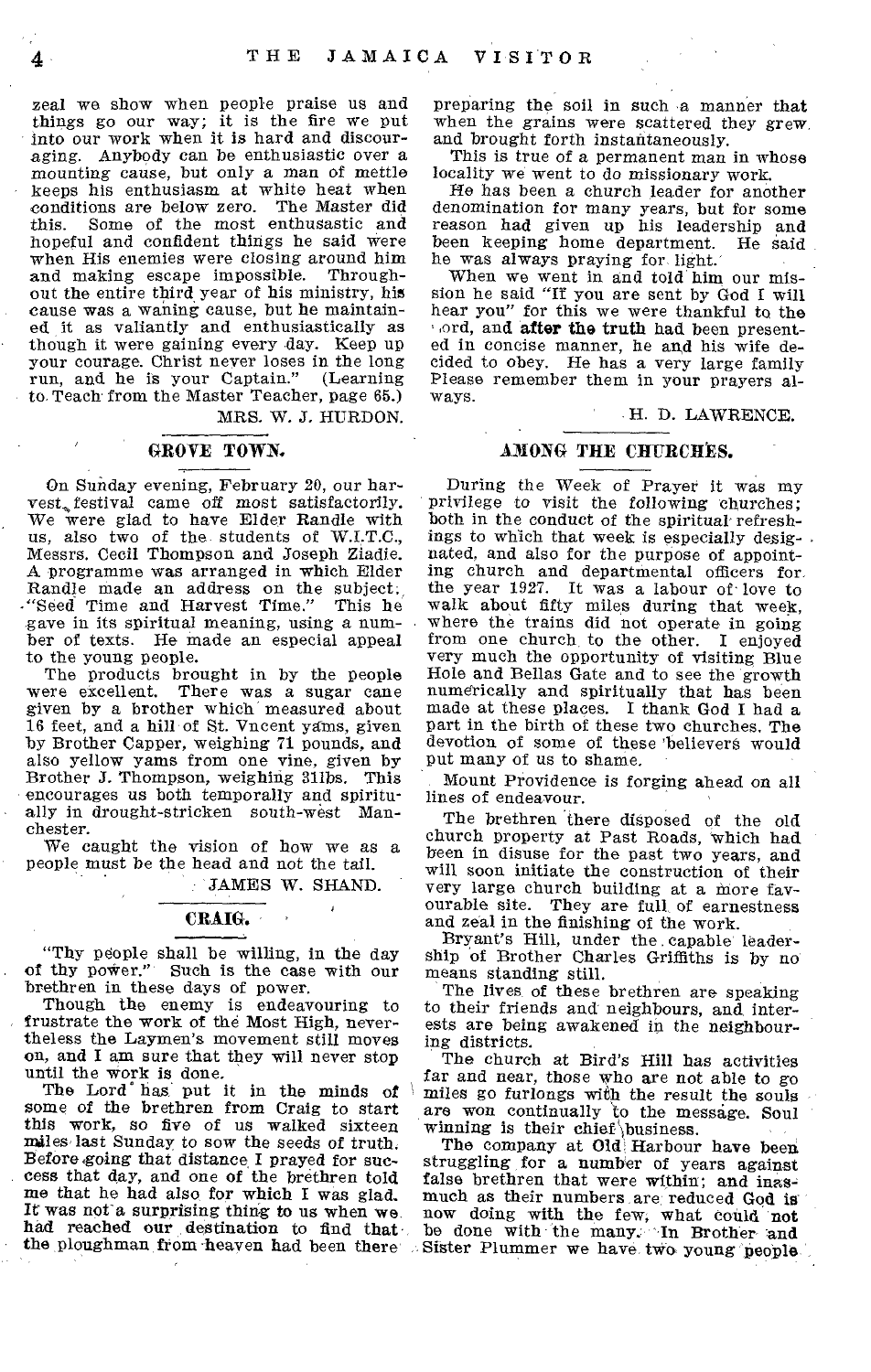in whom we have the utmost confidence. They and the other brethren have purchased with 'some help from the Conference, a site on the main road to Kingston, about quarter mile from Old Harbour square, for a church building and plans are being set on foot to raise the money for the building.

GEORGE A. E. SMITH.

# FLORENCE HILL AND GLENGOFFE.

On the 16th and 17th February my maiden -visit was made to the church at Florence Hill. The difficulty experienced in my scramble up those rugged steeps, that led to this place, particularly from the point by which I entered was more than compensated by the good time passed with these brethren.

One the afternoon of the 16th I had the pleasure of uniting in holy wedlock, Brother EzekieITheophilus Heslop, and Sister Mary Agatha Nooks. This was a quiet, neat and orderly little home wedding.

On the morning of the 17th an expectant little group assembled on the banks of that portion of the Wag Water, known as Tom's River, and listened first to the service, and next witnessed the burial of eleven with their Lord in baptism. Heaven seemed to have come near on the occasion, and Jordan scenes rose vividly in mind.

At mid-day we were again on top of the Hill in a solemn assembly. The ordinances of the Lord's house, were solemnized; and the day concluded, leaving rich blessings in the hearts of everyone.

Sabbath, March 5, was spent with the Glengoffe brethren. A profitable day was also spent with these earnest-hearted brethren. All are resolved to gain the overcomer's reward. With a promise of an early return I left in the evening for Kingston.

S, U. POWELL.

# *EDUCATIONAL DEPARTMENT.*

# W. I. T. C. NEWS NOTES.

Brother G. D. Raff, Field and Home Missionary Secretary of the Antillian Union, assisted by Elders Hurdon and Sype, and Bro. 0. P. Reid, conducted a very profitable Colporteurs' Institute at the West Indian Training College, March 14-17.

About twenty prospective and experienced colporteurs were in attendance, a majority of which are students at the College. Besides the devotional meetings which were held for the whole school, three sessions per day were held, during which time an intensive study of gospel salesinanship was conducted.

The thought was kept before the colporteurs that the work that they were preparing for is missionary work of the highest order. Brother Raff returned to headquarters via Santiago immediately following the institute.

Boileau Mehu, from Hayti, is the latest student to enrol. He arrived Sunday, March 13, having come on the same boat with Elder Hurdon and Brother Raft who had been attending a conference there. Brother Mehu expects to remain two years to complete his training for teaching.,

During the week of the colporteurs' institute the school observed its annual spring week of prayer. The assistance of the ministering brethren has been greatly appreciated by both teachers and students. Elder Sype is remaining for a time to follow up the work, and we have the promise of Elder Hurdon's help as far as his heavy duties and responsibilities will permit.

Sister R. J. Sype and" Minita Belle are with Elder Sype at the College during his stay of the latter part and following the week of prayer: This is their first opportunity to be with us for any length of time since their arrival in Jamaica last October and we are glad to have them with us.

Professor and Mrs. Rathbun, Misses Edna Wright and Edna Parchment, and Mr. Enoch Brodie attended the Harvest Festival service at Newell, including the week end. Our students can do much good in this way in visiting their home churches.

Mr. Lindon Wright has been obliged to give up school work temporarily on account of his health.

Miss Enid Wright, an alumna of W.I.T.C., made a brief visit to the school during the week of prayer while on her way to her home at Newell. Miss Wright has been engaged in educational work in Spanish Hon-<br>duras since completing her course, and duras since completing her course, this is her first visit home.

# *SABBATH SCHOOL DEPARTMENT.*

# TO ALL SABBATH-SCHOOL WORKERS.

We have reached the end of another quarter and the time is at hand when all Sabbath-school reports should be sent in if they<br>are not already on the way. Remember are not already on the way. Secretaries, your faithfulness or tardiness either helps of hinders someone else.

I have been greatly impressed with the wonderful lessons we are studying from the book of Acts and when we realize that these are available to us, only because some people were faithful in reporting, we should examine ourselves and see if we are causing anyone to lose a blessing because of our unfaithfulness.

The Conference Home Department members should bear in mind also that it is of utmost importance that they send in the marked envelope every quarter which serves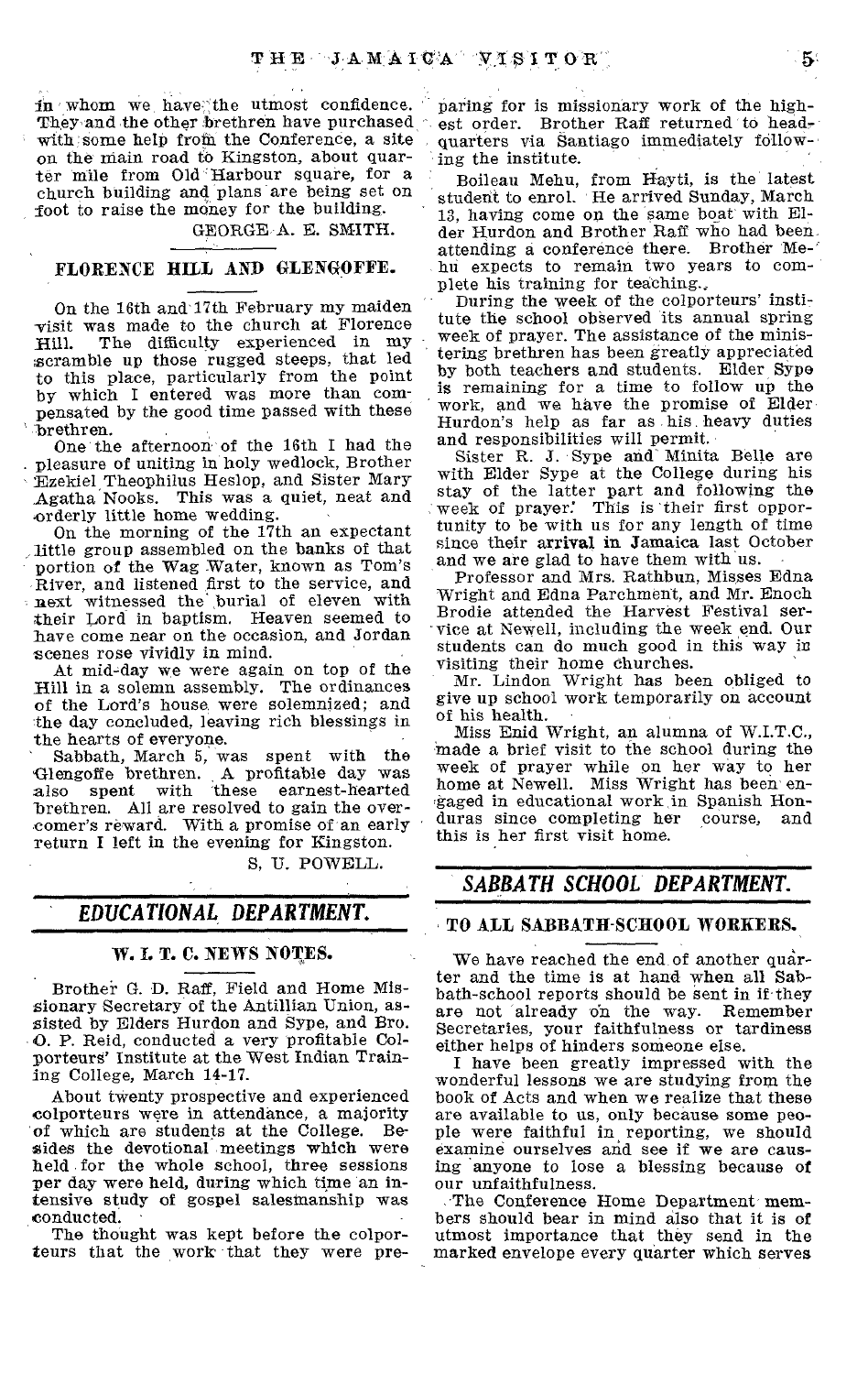as their report. Of course, I am always glad to get a few lines beside the envelope.

It is well for every. Sabbath-school secretary to carefully read the instructions on the back of the report blank and endeavour to follow them out as nearly as possible. Do not give membership and leave out the attendance; Kindly record all money in pounds, shillings and pence and not in dollars and cents.

We were much disappointed in not receiving Memory Verse cards for .this past quarter but trust they will be here for the new one. Send your orders in to the office and they will be filled as soon as cards arrive.

The two books for the 1927 Teacher's Training course are in stock at the office at  $4/-$  for the two. These are well worth the money and every Sabbath-school should have at least one set of them. 'All the teachers and officers should join this, class as well as others who desire to be fitted for more efficient service in the Sabbath-school. would say to those who studied the books for the past year that it is not too late yet to answer the questions and send them in to me. These are not difficult and none should fail to finish what has been started.

The schools which have previously held these classes; I trust will need no urging to continue this year and those who have never started are missing much and should not

delay to get the books and start at once.<br>From Testimonies on Sabbath-school Testimonies on Work, page 98, I quote: "Not all who teach in. our Sabbath-schools qualify themselves for the work. Let every teacher feel that he must know more: he, must be better acquainted with those with whom he has to deal, better acquainted with the best methods of imparting knowledge; and when he has done the best he can he has come far short."

Brethren and sisters, this is God's plan to help us to 'qualify ourselves for His work, so let us begin now to co-operate that we may be greater soul winners.

MRS. W. J. HURDON.

# *PUBLISHING DEPARTMENT*

## IS,THE BOOK WORK IMPORTANT'

By some this question may be answered in the negative, but even a casual observer can come to no other conclusion than that<br>it is. The servant of the Lord has said: The servant of the Lord has said: "If there is one work more important than another, it is that of getting our publication before the public, thus leading them to search the scriptures." Colporteur *Evan- gelist,* p. 80:

Again she says "The canvassing work properly conducted, is missionary work of the highest order; and it is as good and successful a method as can be employed for placing before the people the important truths for this time. lb. p. 5;

This work may be likened to the very blood of our bodies. Our message would have never met the success that it has met if it were not for the publishing work which goes inseparably with the canvassing work. As the body could not exist without the life giving fluid no more can the success of this message do without the book work.

To many it would be interesting to note<br>w insignificantly the publishing work how insignificantly the publishing started; and like the sun has increased in glory and strength.

In the year 1848 Sister White was given a *vision* and on coming out, she announced to her husband the message of publishing a little paper, at first, which was to be sent out to the people. From this small beginning it was shown to be like streams of light that went clear round the world. From a human standpoint this seemed impossible. One man rumoured that it would take 144,-<br>000 years to do what was purposed. But 000 years to do what was purposed. God was leading, therefore success attended the efforts. Sister White in relating their first experience said that after prayers were offered, and the, papers, directed to those who were interested, the small package was taken to the post office in a carpet bag. Means soon came in from all sides to help in this work. The Lord prospered this, phase of His work until to-day there are' train loads of our books going out to the public. This denomination now possesses 51 publishing houses which print the gospel in 115 languages, scattered here and there all over the World. Instead of taking 144;000 years, as the incredulous has said, this great work is accomplished in only 77 years, thus fulfilling the prediction.

I would venture to say that more, are won into this truth through, the \_printed page than by any other means. Suddenly stop publishing 'and destroy all our books and the cause would instantly receive a paralytic stroke. It would have the same effect as if all motor vehicles were to be taker away from us to-day.

But not only is the publishing work important for placing before the public the message for this time, but also for preparing one to fill every phase of our work. The canvasser is required to be a minister, a doctor, a teacher; a mechanic, a farmer, and a hundred and one other things. Testimony, Vol. 6, p. 334 says, "Those who are fitting for the ministry can engage in no other occupation that will give them so large an experience as will the canvassing world." may therefore call it a training camp. It is the best place to develop the qualities of tact in dealing with people of various minds and characters. I well remember how much my ability was called upon to be exercised during my last experience in the field in this respect. One very rainy and cold day my fellow canvasser and I thought of moving on to another district. We had to pass

Ъ.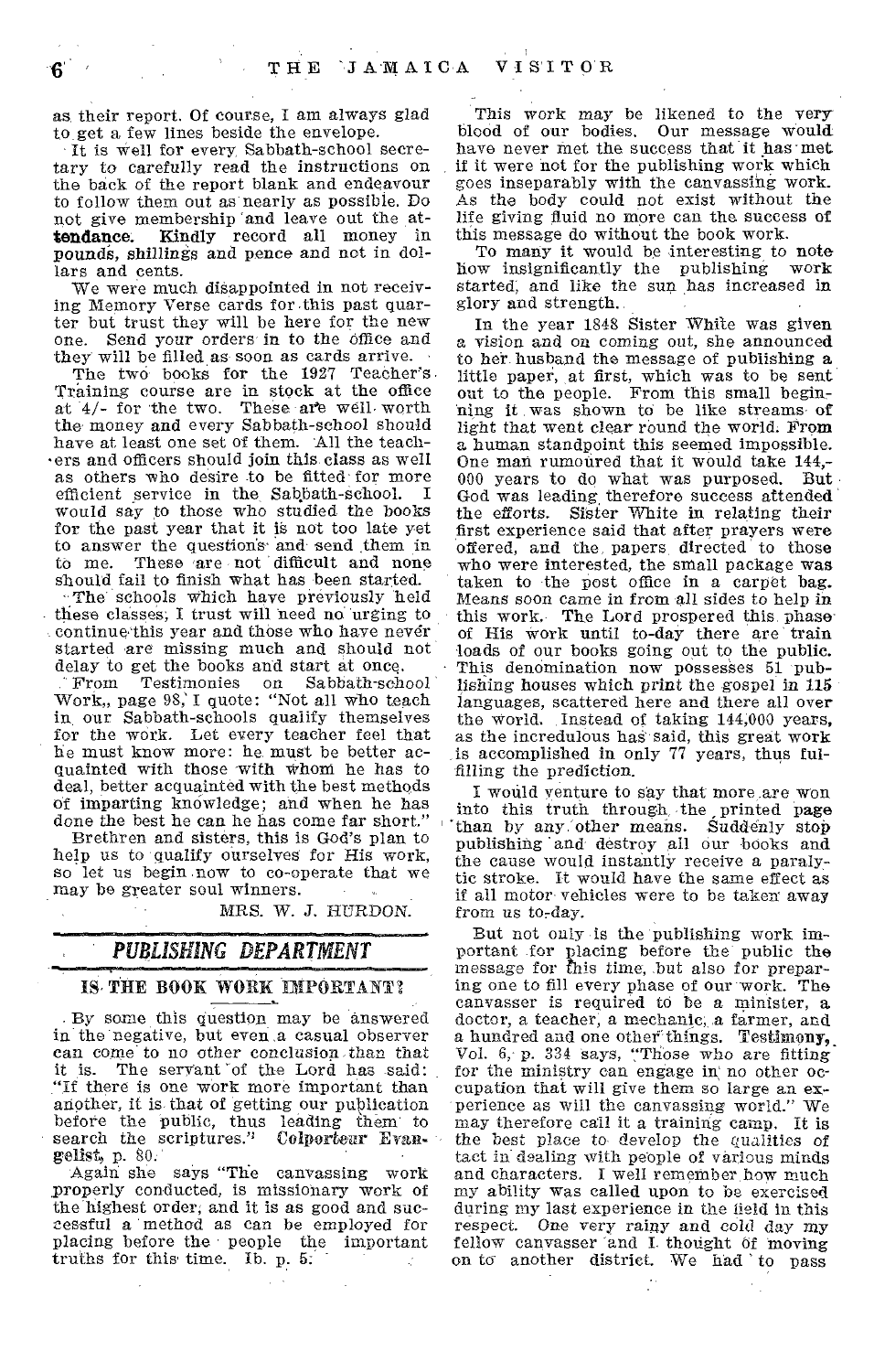through one of the places that we had canvassed the day before therefore I called on a man. whom I had failed to see. After the 'usual salutation I introduced my book to him but he immediately confronted me with prejudiced arguments. He said he wanted us to give up the foolish thing we believe .in and not for us to try to bring him over by selling him one of our books. As the book I was then handling was "Hope of the World"- it was not hard for me to hold his attention by showing him that it deals only on current events and would be a great Source of information to him. After spending a half hour with him I succeeded to get his interest by introducing only those subjects that I believed, would interest him. I soon had him decide to have one at a later date than my time of delivery as he was Unable to take it on my return. At first it seemed almost impossible to secure his . order but the Lord, helped me to exercise enough tact to get it. Who knows that. this book may be the means of persuading him to accept this blessed truth?

The finishing of this work will depend to a large extent on the book work. 1 would venture to say that about three-quarters of our converts, or more, have been brought in directly or indirectly by our books. The field now needs more recruits to take hold of this important feature of the Lord's work and carry it on to its culmination. The older ones are fast giving up this line of work in this field for other fields and other work. There is still a vacancy for many more of our books to be placed in the homes of Jamaica. Are we going to allow this noble cause to decline or are we going to rally to its support? The Lord has said that where there is one there should be an hundred. I quote, "Hundreds of men should be engaged in carrying the light all through our cities, villages and towns. The public mind Must be agitated. God says, let light be sent out into all parts of the field. He designs that men should be channels of light, bearing it to those who are in darkness.'

Our sales of books in this field has been gradually gding down. Why so? Let us sense our responsbility to the cause by making this year a.record year for our book work in this field. This affords a good opportunity for those who are 'desirous to come to school. I am, glad to say that I haVe been able to support myself through school by this means. I do hope that before long many more will take hold of this work and carry it to its final issue.

R. B. CAMPBELL.

## SOUL-SAVING WORK.

There is no higher privilege than that of labouring for souls. There is nothing that makes me feel so happy as to know that I have influenced some one for the truth.

Brother R. B. Campbell and I Were over in Trelawny for the December holidays canvassing, and some of the experiences that I had I am passing on to the readers of the

While on my way from Ulster Spring to Falmouth a distance of twenty-four miles, I came in contact With a Woman 'who appeared to be very hungry for the message of salvation. I then made good use of the opportunity and I outlined to-her the different points of faith which Seventh-daY Adventists believe.

She asked me to explain that text in Romans 6: 14, which says, we are not under the law, but under grace." Her belief was that the law was abolished. She brought this text in Col. 2: 14-16 and said that she firmly "belieVed that the SeVenth-day , Sab-bath is Jewish, also that the,law was given by Moses by Jehovah on Mohnt Sinai Was abolished at the death of Jesus Christ.

I then explained to her, the difference between the moral and the ceremonial laws. After explaining this part, I went on to explain the text in Rom. 6: 14, but before I could say anything she said, "Mr. Reid, I am not under the Jewish dispensation but under the Grace of God, so I don't have to keep, any law." I then asked her to permit me to explain the text a little more. I said: "Mrs. B, suppose I were to come into your, property and, take out one of your coWs, by what authority would you arrest me?" She said "By the commandment which says, said "By the commandment which says,<br>'Thou shalt not steal? Then I asked her if she thought the law of the ten,commandmeats has been abolished? She was silent. It was now my time to drive the nail home and with the help of the Lord I gave' her the truth.

It was now getting late and I still had eighteen miles before me, so I had to bid her good bye. She did not want me to go as I could see how interested she was' in my arguments. She asked me to come back and teach her more.

As the colporteur goes along he meets people who are hungering and thirsting for the message of salvation, and oh! how glad am I to know that I am connected with such a movement as this great second advent movement that is -calling men from darkness and pointing them to Calvary's Cross.

One Sunday evening my fellow worker and I had a good opportunity of revealing to two others the gospel of salvation and its power to save from sin. We spent a profitable time with them.

I then promised to bring a copy of the book, "Hope of the World."

The evangelist colporteur is next to the gospel minister. -There is a great contrast between the colporteur and the book-seller. The man or woman who enters the work with the sole purpose of getting money is